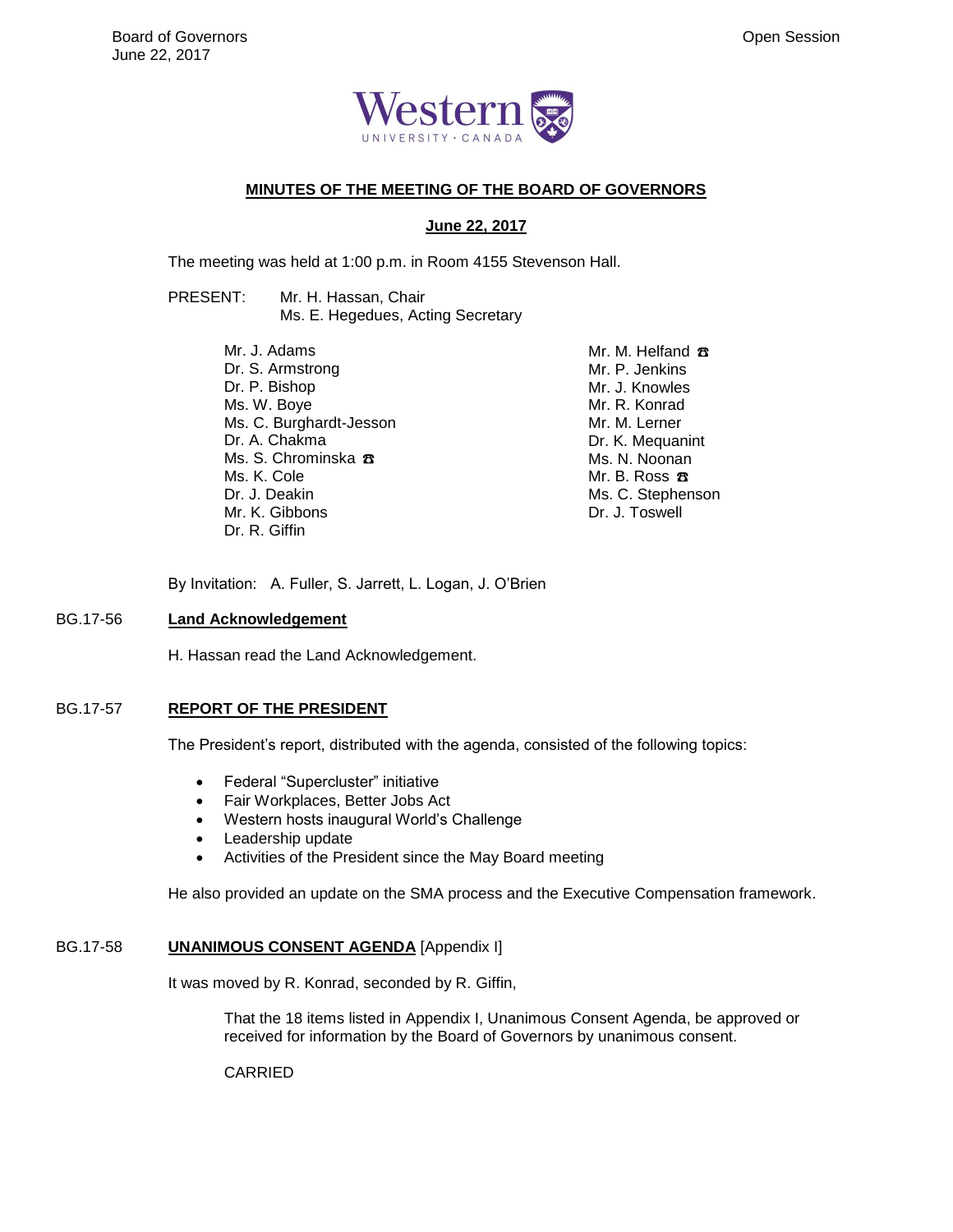Board of Governors Minutes **Community** Community Community Community Community Community Community Community Community Community Community Community Community Community Community Community Community Community Community Com June 22, 2017 Page 2

### BG.17-59 **Minutes of the Previous Meeting**

The open session minutes of the meeting of May 4, 2017 were approved as circulated.

### **REPORT OF THE PROPERTY & FINANCE COMMITTEE** [Appendix II]

#### BG.17-60 **New MAPP Policy and Procedures on Intellectual Property**

R. Konrad, Chair of the Property & Finance Committee, withdrew from consideration, the item regarding the new MAPP Policy and Procedures on Intellectual Property, advising that further consultation by P&F is required.

# BG.17-61 **Information Items Reported by the Property & Finance Committee**

The Report of the Property & Finance Committee, detailed in Appendix II, contained the following items that were received for information by unanimous consent:

- Investment Committee Membership
- Policy Review Schedule
- Hicks Morley Professorship in International Labour Law
- Report of the Investment Committee
- Quarterly Ratio Report on Non-Endowed Funds
- Ancillary Financial Report
- New Scholarships and Awards

### **REPORT OF THE GOVERNANCE & BY-LAWS COMMITTEE** [Appendix III]

#### BG.17-62 **Amendments to By-Law No. 1**

It was moved by P. Jenkins, seconded by J. Toswell,

That the revisions to By-Law No. 1, shown in Annex 1a, be approved.

P. Jenkins said that the changes to By-Law No. 1 clarify Board processes including the election of the Chair and Vice-Chair for a two-year term rather than a one-year term to provide stability. Revising the term of office was a suggested recommendation from the Governance Review Task Force.

During the discussion of the revisions additional amendments were suggested:

- Section C. 3: Membership on the Board. A member asked why the Warden of Middlesex County is not included in the list.
- Section I: Delegation of Authority. A member questioned why the Senior Policy & Operations Committee is authorized to approve appointments.
- Section M: Channels of Communication. A member questioned the need for the second sentence which seemed redundant.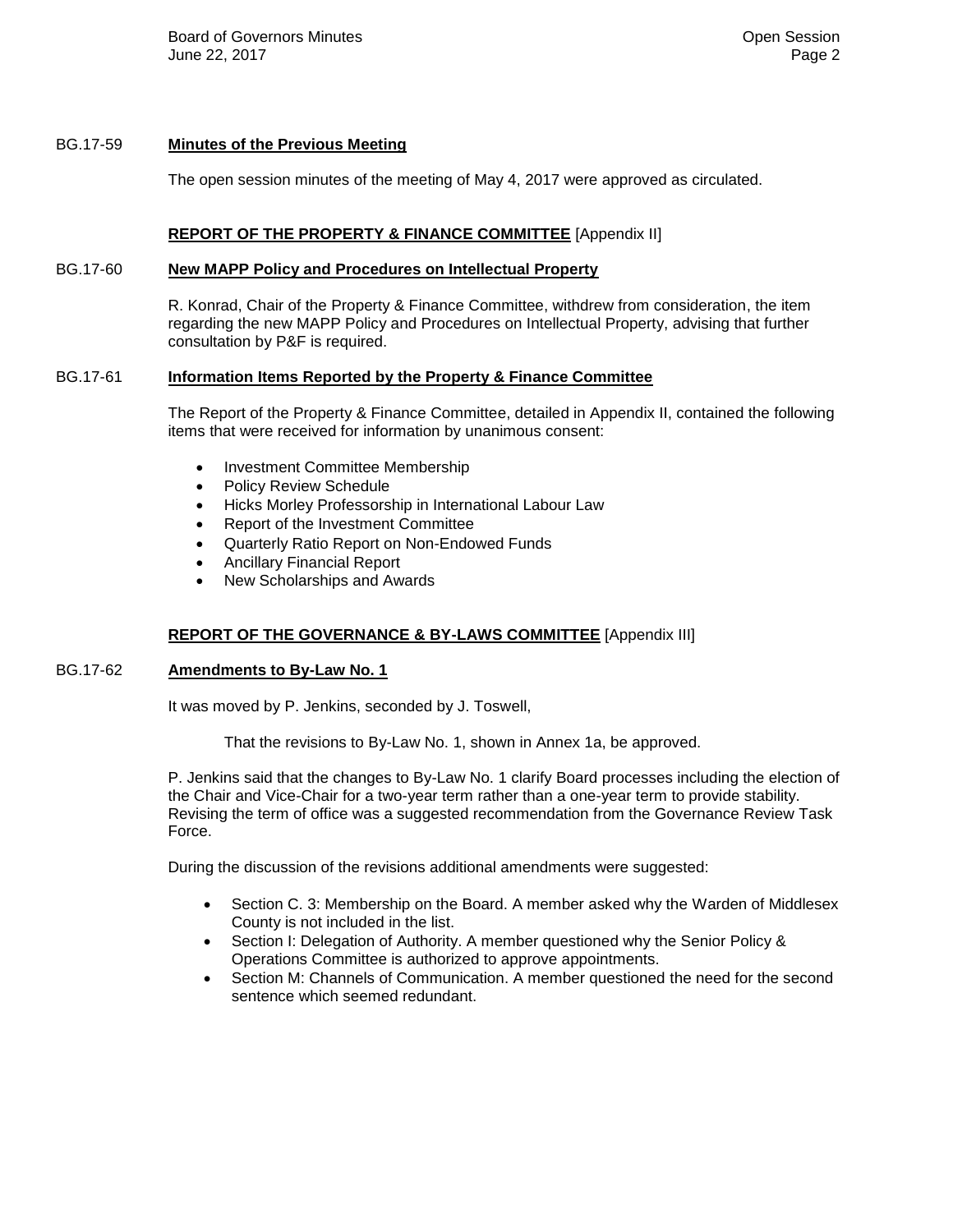It was moved by J. Toswell, seconded by P. Bishop,

That By-Law No. 1 be referred back to the Governance & By-Laws Committee for further consideration in light of the suggestions presented.

The motion to refer was called and CARRIED

#### BG.17-63 **Information Item Reported by the Governance & By-Laws Committee**

The Report of the Governance & By-Laws Committee, detailed in Appendix III, contained the following item that was received for information by unanimous consent:

**•** Board Orientation Process Update

### **REPORT OF THE SENIOR POLICY & OPERATIONS COMMITTEE**

#### BG.17-64 **"We Speak" Faculty & Staff Engagement Survey Results**

J. O'Brien, Associate Vice-President (Human Resources) and A. Fuller, Director, Learning and Development Services, provided an overview of the "We Speak" Faculty & Staff Engagement Survey Results detailed in Appendix IV, Annex 1.

- Response rates were up. Almost 4000 Western faculty and staff members took part in the survey with a response rate that increased from approximately 40% to 45% from 2012 to 2017. Full-time staff had a 78% response rate and full-time faculty had a 44% response rate. The overall part-time response rate was 24.9%.
- Western had notably high Organizational Engagement scores (74.2%), compared to the Metrics@Work database average (69.3%) and the Post Secondary Sector database of 69.1%.
- Overall, Organizational Engagement and Faculty/Division Engagement scores are slightly lower than 2012, while Work Engagement is slightly higher.
- In general, staff responses reflect higher levels of Organizational Engagement and faculty responses show higher levels in Work Engagement.

### **REPORT OF THE FUND RAISING AND DONOR RELATIONS COMMITTEE**

#### BG.17-65 **Information Item Reported by the Fund Raising and Donor Relations Committee**

Appendix V, the Report of the Fund Raising and Donor Relations Committee, contained the following item that was received for information by unanimous consent:

Fund Raising Activity Quarterly Report to April 30, 2017

#### **ITEMS REFERRED BY SENATE** [Appendix VI]

# BG.17-66 **Naming of the DAN Department of Management & Organizational Studies**

It was moved by A. Chakma, seconded by P. Bishop

That the Department of Management and Organizational Studies within the Faculty of Social Science be named the DAN Department of Management & Organizational Studies.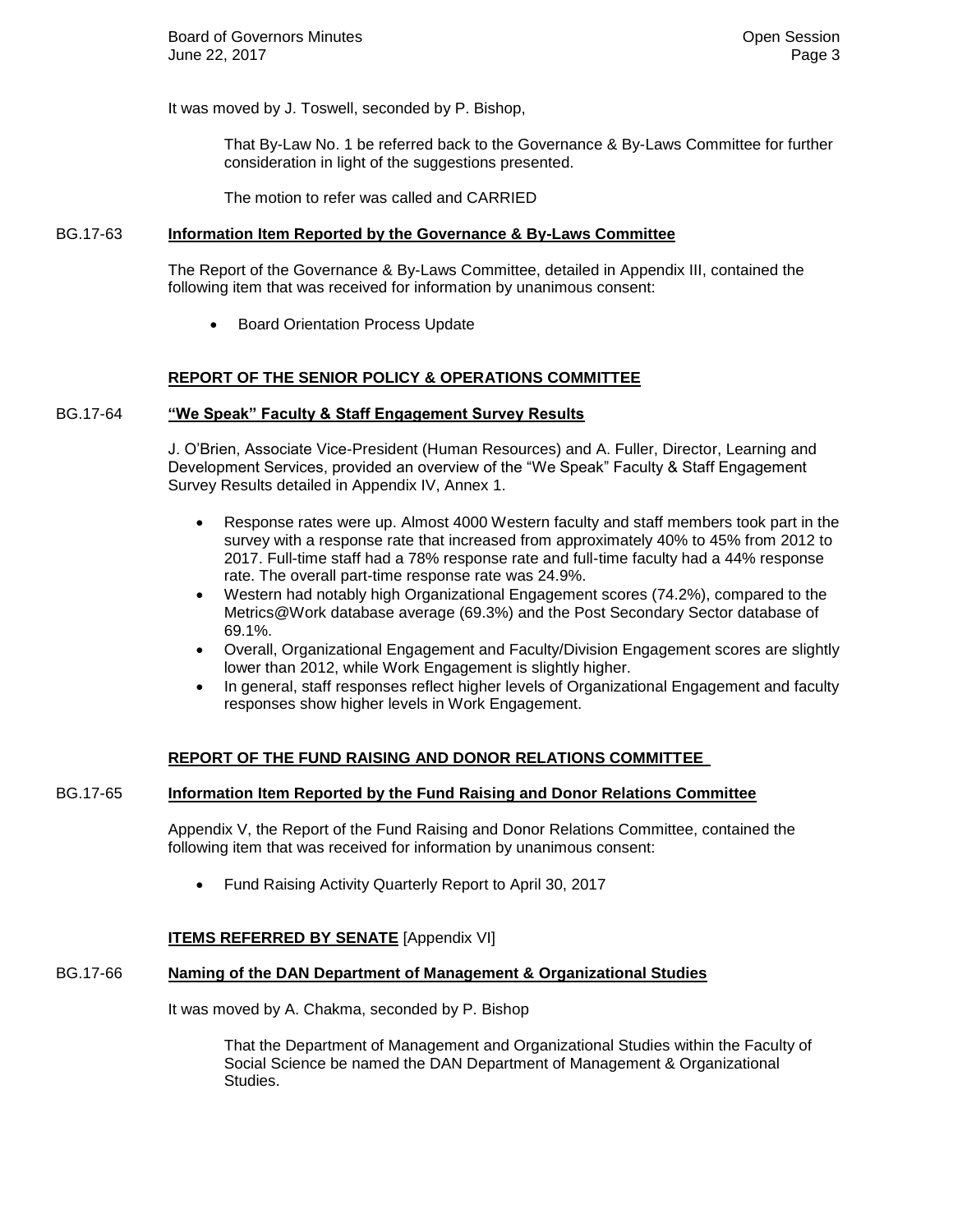Board of Governors Minutes **Community** Community Community Community Community Community Community Community Community Community Community Community Community Community Community Community Community Community Community Com June 22, 2017 Page 4

Dr. Chakma said that that in January 2006, the Management and Organizational Studies program was officially named the Aubrey Dan Program in Management and Organizational Studies, in recognition of a gift of \$5 million from Aubrey Dan, BACS '85. This gift continues to provide significant support to faculty and students through the establishment of endowments for a professorship, faculty fellowships, a research fund and a large number of student awards. The naming of the DAN Department of Management & Organizational Studies recognizes the significant donor support of Aubrey Dan and clarifies that the program and the department are essentially the same. Ms. Cole said that Aubrey Dan is engaged and passionate about the program. There is no concern about interference in the academic activities from Mr. Dan. Ms. Cole noted that Western would not accept any donation without considering whether the donor is a fit. The naming was debated and approved by the department, the faculty, SCUP and Senate.

The question was called and CARRIED.

# BG.17-67 **Renewal of the Articulation Agreement between Western University, Brescia University College, Huron University College, King's University College, and Fanshawe College regarding Transfer Credit for Students in the Early Childhood Education Program**

It was moved by R. Konrad, seconded by R. Giffin,

That the renewal of the Articulation Agreement between Western University, Brescia University College, Huron University College, King's University College, and Fanshawe College regarding the transfer of credit for students in the Early Childhood Education Program, be approved effective January 1, 2017, as shown in Appendix VI, Annex 2.

CARRIED (BY Unanimous Consent)

#### BG.17-68 **King's University College: Introduction of the Combined Degree/Diploma in Finance and Wealth Management with Fanshawe College**

It was moved by R. Konrad, seconded by R. Giffin,

That the introduction of a combined degree/diploma in Finance and Wealth Management between King's University College and Fanshawe College as shown in Appendix VI, Annex 3 be approved.

CARRIED (BY Unanimous Consent)

# BG.17-69 **Renewal of the Articulation Agreement between Brescia University College, Huron University College, King's University College, Western University, and Fanshawe College for Qualified Graduates of the Police Foundations Diploma Program**

It was moved by R. Konrad, seconded by R. Giffin,

That the renewal of the Articulation Agreement between Brescia University College, Huron University College, King's University College, Western University, and Fanshawe College regarding the transfer of credit for students in the Police Foundations Program as shown in Appendix VI, Annex 6 be approved.

CARRIED (BY Unanimous Consent)